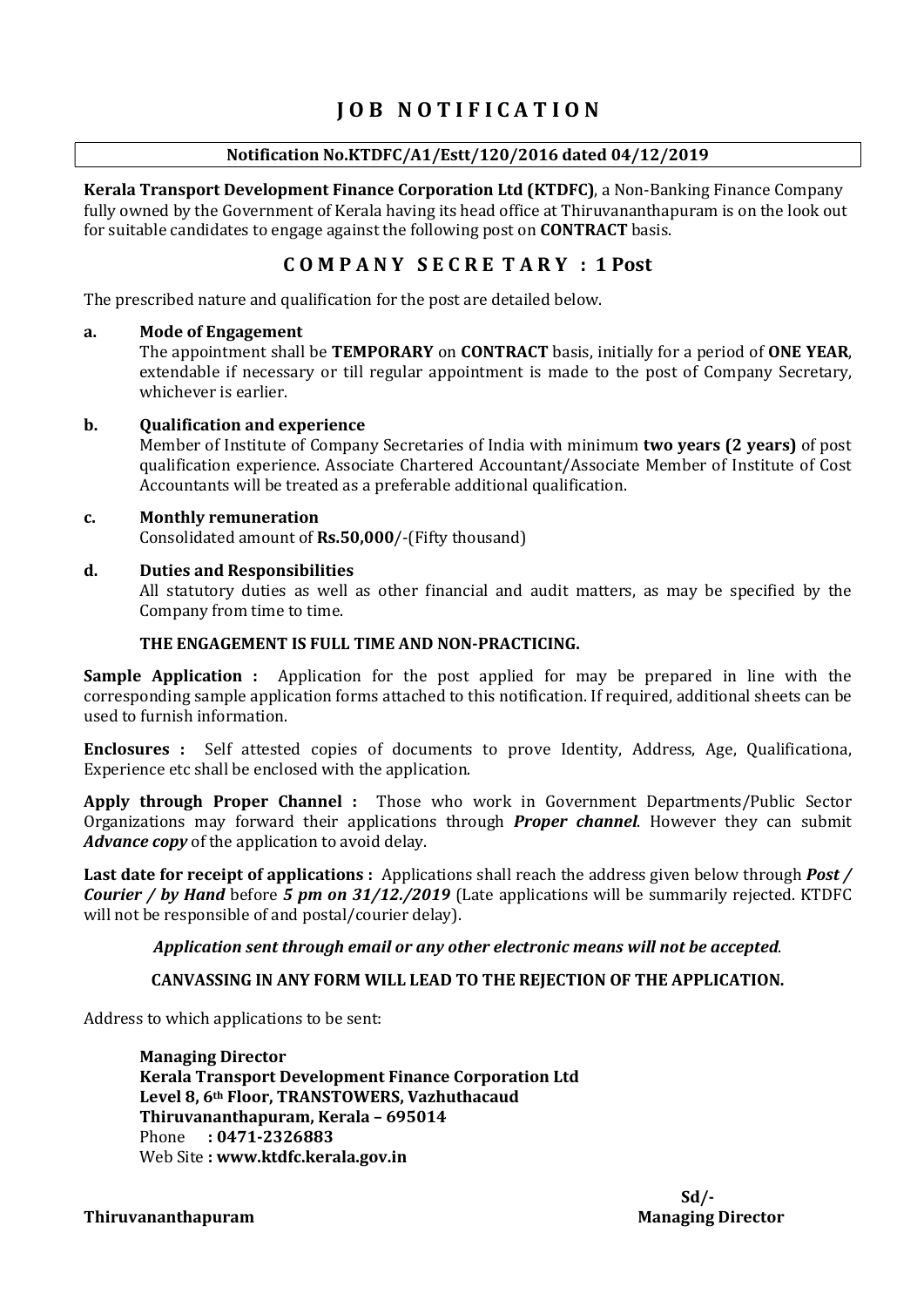

# KERALA TRANSPORT DEVELOPMENT FINANCE CORPORATION LTD

A Non Banking Finance Company, fully owned by Government of Kerala Level 8, 6<sup>th</sup> Floor, TRANSTOWERS, Vazhuthacaud, Thiruvananthapuram - 695014

## A P P L I C A T I O N F O R C O N T R A C T E N G A G E M E N T

Affix a recent passport size .<br>photoaraph

### Post Applied for : COMPANY SECRETARY

Notification Number & Date : No.KTDFC/A1/Estt/120/2016 dated 04/12/2019

| $\mathbf{1}$     | Name of the Applicant (in Block letters) |  |
|------------------|------------------------------------------|--|
| $\sqrt{2}$       | Name of Father / Husband                 |  |
| $\sqrt{3}$       | Date of Birth & Age as on 01.01.2016     |  |
| $\overline{4}$   | Gender                                   |  |
| $\sqrt{5}$       | Nationality                              |  |
| $\boldsymbol{6}$ | Religion and Caste                       |  |
| $\overline{7}$   | Permanent address with Pin Code          |  |
| $\, 8$           | Address for correspondence with Pin Code |  |
| $\overline{9}$   | Phone Number, Mobile Number, email-id    |  |
| 10               | Place of Birth with District & State     |  |
| $11\,$           | Mother tongue                            |  |
| 12               | Languages known                          |  |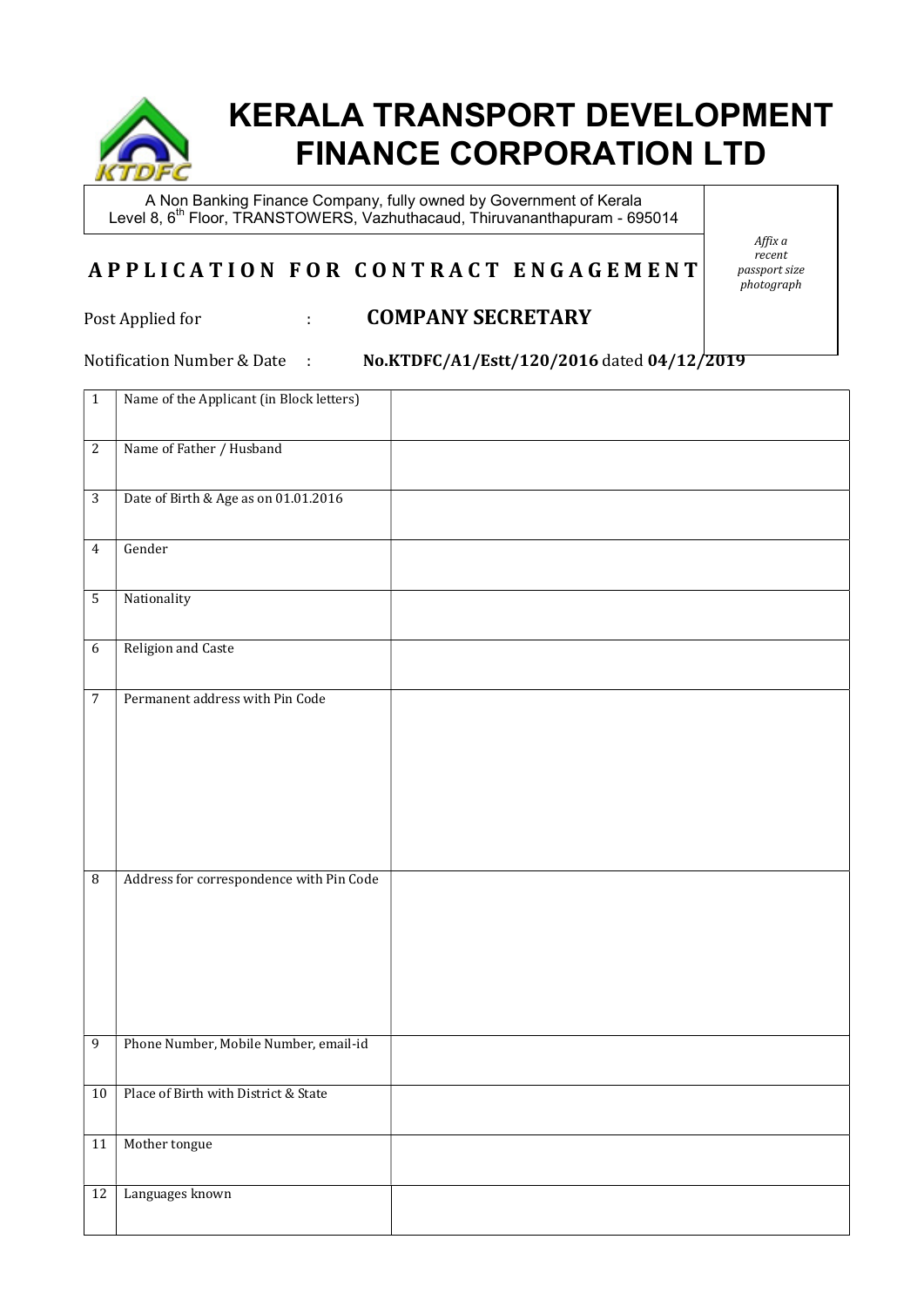| Examinations<br>Passed | Discipline/Specialization | School/College/Institute | Board/     | Year of | Marks<br>in $\%$ | Class /<br>Grade |
|------------------------|---------------------------|--------------------------|------------|---------|------------------|------------------|
|                        |                           |                          | University | Passing |                  |                  |
|                        |                           |                          |            |         |                  |                  |
|                        |                           |                          |            |         |                  |                  |
|                        |                           |                          |            |         |                  |                  |
|                        |                           |                          |            |         |                  |                  |
|                        |                           |                          |            |         |                  |                  |
|                        |                           |                          |            |         |                  |                  |
|                        |                           |                          |            |         |                  |                  |
|                        |                           |                          |            |         |                  |                  |
|                        |                           |                          |            |         |                  |                  |
|                        |                           |                          |            |         |                  |                  |
|                        |                           |                          |            |         |                  |                  |
|                        |                           |                          |            |         |                  |                  |
|                        |                           |                          |            |         |                  |                  |
|                        |                           |                          |            |         |                  |                  |
|                        |                           |                          |            |         |                  |                  |
|                        |                           |                          |            |         |                  |                  |
|                        |                           |                          |            |         |                  |                  |
|                        |                           |                          |            |         |                  |                  |
|                        |                           |                          |            |         |                  |                  |
|                        |                           |                          |            |         |                  |                  |
|                        |                           |                          |            |         |                  |                  |
|                        |                           |                          |            |         |                  |                  |

# Computer proficiency (give details)

Extra Curricular Achievements (if any)